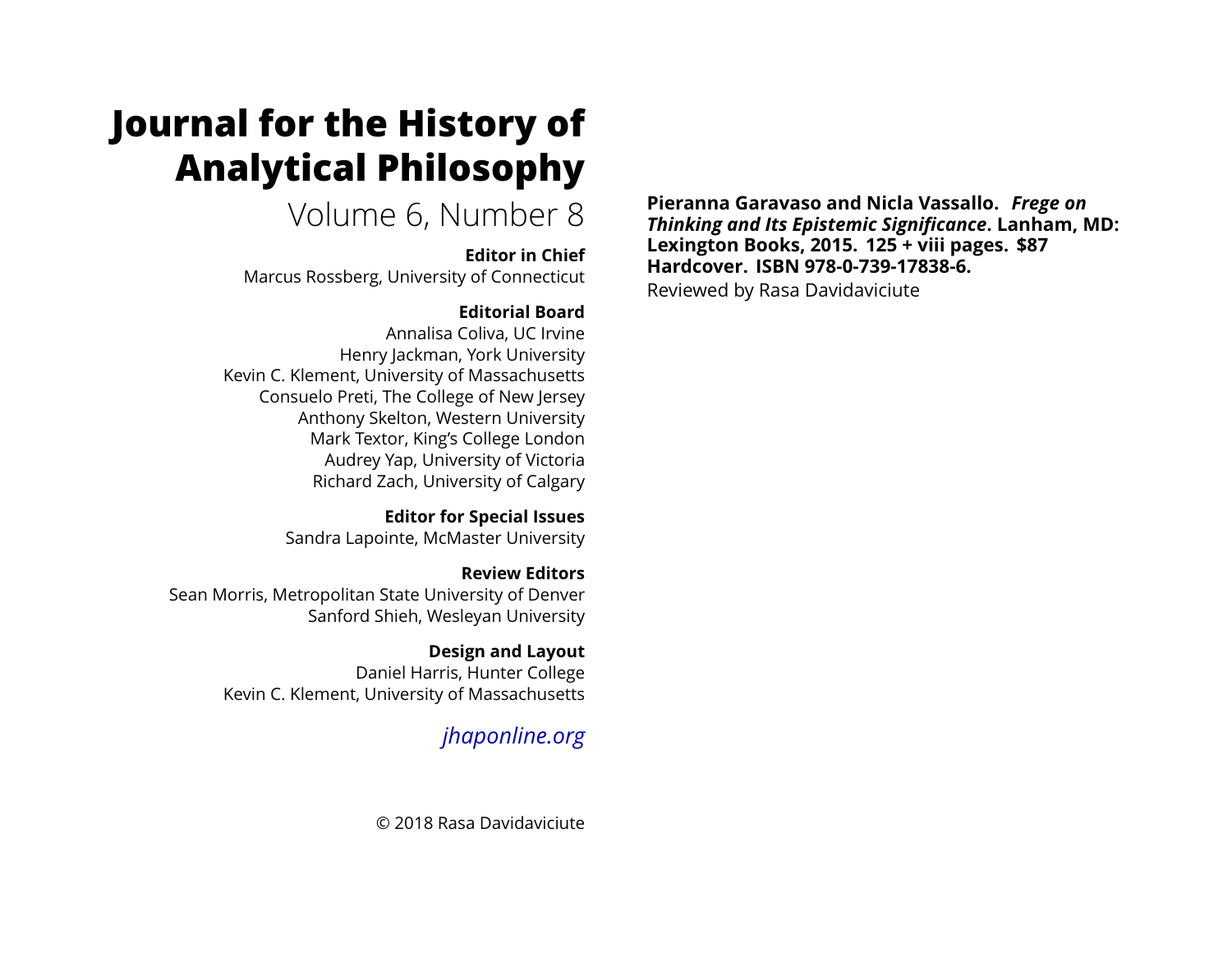# **Review:** *Frege on Thinking and Its Epistemic Significance***, by Pieranna Garavaso and Nicla Vassallo**

### Rasa Davidaviciute

The chief purpose of Pieranna Garavaso and Nicla Vassallo's book *Frege On Thinking and Its Epistemic Significance* is to explore the significance of thinking, understood as a mental process, to Frege's work. There is much to praise about this short book. It covers an interesting array of issues relating to a significantly under-researched theme in Frege's work, and the authors make a strong case for their central thesis, that Frege, contrary to some more orthodox interpretations of his work, had an interest in mental processes such as thinking and therefore that we should pay closer attention to the notion of thinking in Frege's work.

However, the book also has some shortcomings. First, it is perhaps too ambitious for its length, with the authors' analysis of the many issues they discuss often feeling rushed. In just over a hundred pages the authors discuss how the process of thinking relates to Frege's anti-psychologism, his conception of logic and his understanding of an objective human science, seek to show that Frege had a robust epistemology, and discuss the importance of natural language to Frege's conceptions of thinking and thoughts. Each of these issues could easily have been the focus of a book of this length. The result of devoting only a single chapter to each is that crucial details—e.g., how Frege's views developed over the course of his career and the historical context in which he worked—are often neglected. Lack of more careful consideration of these issues at times also leads the authors to paint a misleading picture of Frege's views, such as in chapter two, where they attribute to Frege a version of logical psychologism. Lastly, the book often fails to engage with the more recent

literature on Frege's work. As a result, some important claims are significantly underargued. This is especially evident in chapter three, where the authors seek to establish the relevance of the notion of thinking to Frege's work.

The book is divided into six chapters. Chapter one introduces the project and outlines its aims. Chapter two focuses on integrating the claim that Frege paid close attention to thinking, i.e., a mental process, with his deep-seated anti-psychologism. The authors address several strands of Frege's anti-psychologism, compare his views of logic to those of George Boole and surprisingly conclude that, in a specific sense of the term, Frege can himself be considered a logical psychologist.

In chapter three, the authors argue that the notion of thinking is of central significance to Frege's philosophy. According to the authors, Frege distinguishes between *das Denken* (thinking as a mental process) and *der Gedanke* (thought as an objective abstract entity) and identifies three distinct types of thinking: logical, psychological, and logical-psychological. They examine what epistemic role each can play within Frege's goal of creating an objective human science.

The fourth chapter addresses a variety of epistemological themes in Frege's work such as scepticism, justification, and naturalism. In light of this, the authors argue that Frege is more interested in epistemological questions than is typically thought and in particular that the mental process of thinking plays a central role in Frege's explanation of how the subjective world of ideas is connected to the objective world of thoughts.

Chapter five addresses the relationship between language, thoughts, and thinking in Frege's work. Garavaso and Vassallo argue that symbolic language plays an epistemic role in Frege's work in that it makes conceptual thinking possible. It does so "by allowing humans to gain internal control over their own ideas, by employing the sensible, that is, symbols and words, to signify the non-sensible, by overcoming the restrictions of geometrical and spatial intuitions and by allowing only the laws of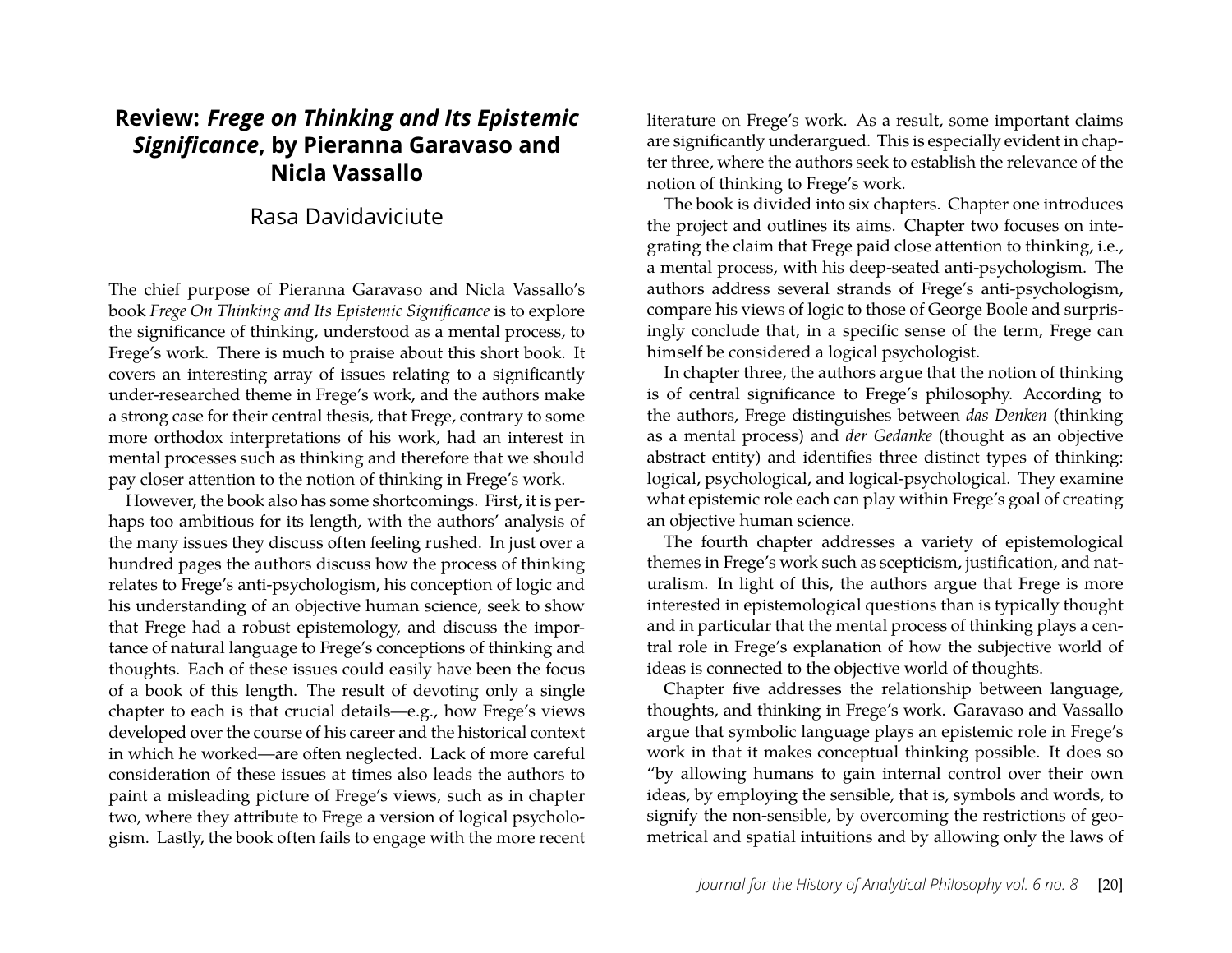logic to govern pure thinking" (103). Language is also crucial for representing and expressing thoughts in a way that is possible for humans to grasp them: "we can only grasp thoughts because the structure of the sentence expressing them reflects the structure of thoughts they express" (103). Chapter six offers brief concluding remarks.

A strong virtue of this book is that by reorienting the discussion of (some of) Frege's work more generally, it invites us to put a fresh set of eyes on views traditionally attributed to him. One such set of views, explored in considerable detail in the book, is Frege's anti-psychologism. As the authors note, "it is widely believed that Frege did not regard human mental processes as philosophically relevant because of his often declared antipsychologism" (1), so the crucial first step in arguing that Frege did pay attention to mental processes such as thinking is showing that this is compatible with his explicit anti-psychologism.

The authors tackle this problem in chapter two by providing a detailed discussion of Frege's relationship to psychologism and how thinking as a mental act relates to his conception of logic. The chapter begins by distinguishing several varieties of psychologism relevant to Frege's work. The most important of these to Garavaso and Vassallo's project is logical anti-psychologism.1 Frege's logical anti-psychologism, according to Garavaso and Vassallo, rests on the conviction that the laws of logic are independent of the laws of thought. The authors then further characterize logical psychologism by distinguishing between explanatory and non-explanatory logical psychologism. According to the former, logic describes actual mental processes, prescribes the correct versions of mental processes and justifies the laws

of logic by appealing to actual mental processes (25). The later attributes a normative role to logic, i.e., logic gives guidance as to how correct thinking ought to be executed, but the laws of logic cannot be reduced to actual mental processes and hence logic does not depend on our actual thinking.

Equipped with this taxonomy of varieties of anti-psychologism, Garavaso and Vassallo then proceed to claim that in a restricted sense Frege himself can be considered a psychologist. Given his commitment to the normativity of logic, we can consider him to be a prescriptive logical psychologist. Importantly, Frege's psychologism, according to Garavaso and Vassallo, is not explanatory, i.e., logic is not explained or justified by appeal to mental processes, but his conception of logic is psychologistic nonetheless. And because Frege's conception of logic "does not assert a total disregard of thinking and psychological matters" (34) it is not implausible that mental processes such as thinking should have been relevant to Frege's work. The remaining part of the chapter focuses on a comparison between the work of Frege and Boole. The authors argue that while there are many differences between the two, there are significant similarities between their accounts of logic, this way seeking to further establish that Frege's philosophy of logic is partially psychologistic (26).2

While Garavaso and Vassallo provide an interesting discussion of anti-psychologism in Frege's work, one may wonder how accurate and indeed useful is it to call Frege a logical psychologist, even in a qualified sense. What allows the authors to consider Frege to be a logical psychologist is their seeming conviction that logical anti-psychologism, broadly understood, is "a view that

<sup>&</sup>lt;sup>1</sup>The other two types of anti-psychologism found in Frege's work that the authors address are semantic and Platonist anti-psychologism. Semantic anti-psychologism has to do with Frege's dissatisfaction with "the account of meanings in terms of ideas taken as mental images" (34), while Platonist anti-psychologism is Frege's conviction that the subject matter of logic are the abstract entities in the third realm, not subjective ideas.

<sup>2</sup>More specifically, the authors argue that both Frege and Boole held some version of non-explanatory logical psychologism. Additionally, in both Boole and Frege's accounts of "our apprehension of logic, symbols and language play a central role in the process of abstraction: for Boole, we abstract from one example to the general truth; for Frege we can abstract and isolate the logical element even when it is attached to psychological components such as ideas and feelings" (34).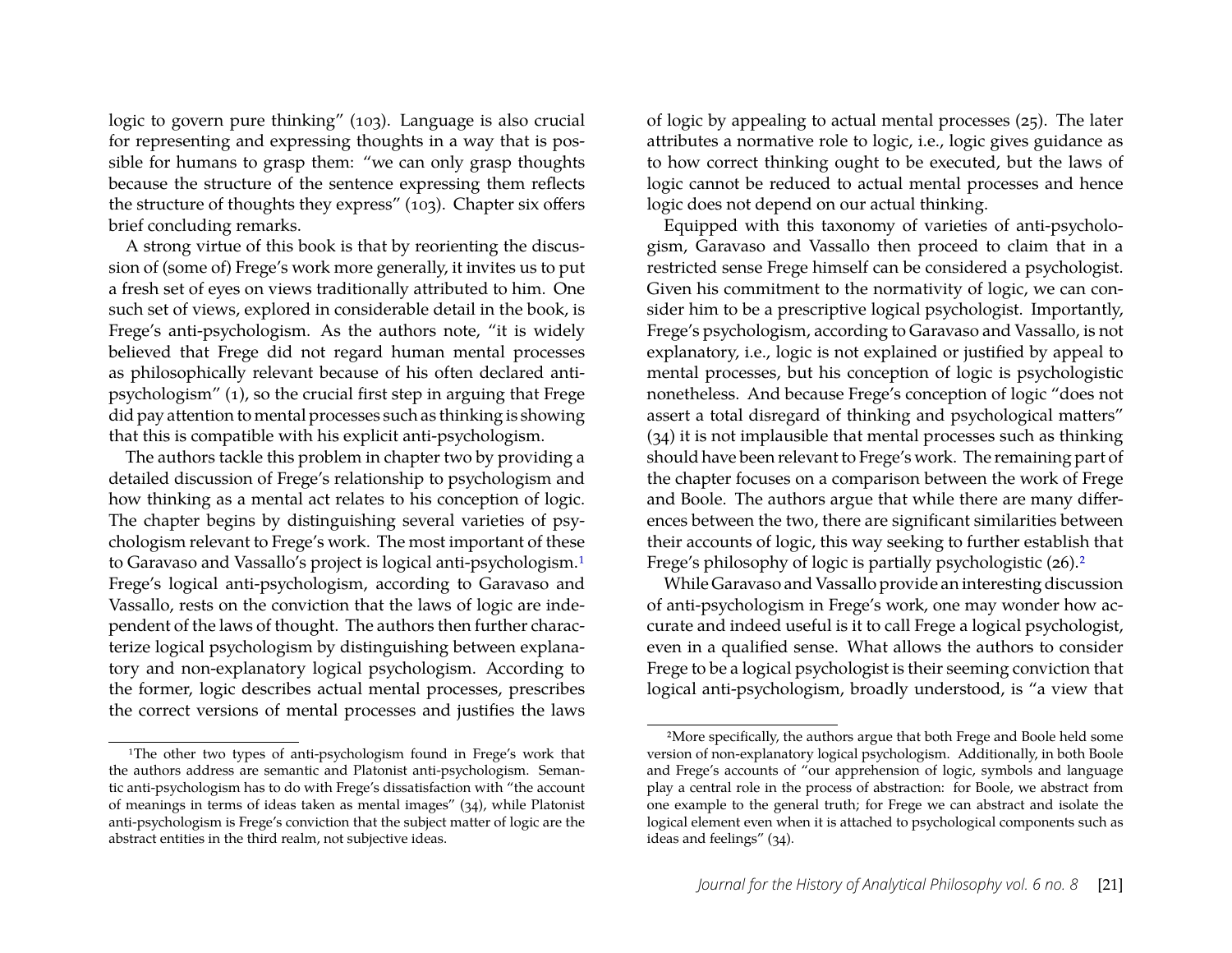asserts a total disregard of thinking and psychological matters in any account of logic"  $(34)$ .<sup>3</sup> We may then characterize positions that allow for establishing some connections between logic and human reasoning as psychologistic. However, this seems much too broad a characterization of logical psychologism and anti-psychologism. If this is the case, then anyone who considers laws of logic to have any correlation with deductive reasoning will be considered a psychologist, be it Frege, or anyone else. For instance, claiming that deductive reasoning is faulty when not in accordance with the laws of logic would be enough to make one a "logical psychologist" of this kind. The threat in casting one's net this broadly is that we are in danger of rendering the term "psychologism" empty: we fail to grasp what precisely is distinct to psychologism and in so doing end up failing to provide a characteristic definition of it altogether. As a result, one of the central claims of this chapter, viz., that Frege is a logical psychologist, similar in some sense to Boole, is (fortunately) far less radical than it sounds.

Frege's psychologism, thus construed, remains important in chapter three of the book. There the authors claim that upholding "the classical thesis that logic must provide the laws of thinking (*Denkgesetze*)" (44) is one of the central motivations for Frege's reflection on the notion of thinking. This thesis is crucial to the authors' discussion of the distinct notions of thinking found in Frege's work.

Garavaso and Vassallo argue that we can distinguish between three notions of thinking in Frege's work: psychological, logical, and logical-psychological thinking. Psychological thinking deals with subjective experiences such as ideas, representations, moods, and feelings. In virtue of this it is entirely subjective and

non-shareable. Logical thinking (or pure thinking)—discussed by Frege in *Begriffsschrift*—is an ideal type of thinking that is governed by the laws of logic. While it is objective and shareable, logical thinking ought not be confused with actual human thinking, as it rather points to how "perfect minds would think and how we should think, if our goal is to attain the truth"  $(57)$ . Lastly, logical-psychological thinking combines both the logical and the psychological element and can be characterized as our actual thinking (as opposed to the idealized pure thinking). While the psychological component remains subjective and incommunicable, "logical thinking is knowable—it mediates our apprehension of thoughts and warrants the persistence of their objectivity" (58). Given this taxonomy, we can say that logic provides the laws of thinking in two of the following senses. First, it provides laws describing pure thinking (61). Second, it provides prescriptive laws for actual human thinking, due to our ability to approximate the purely logical thinking in our actual natural processes of correct thinking (57, 61).

Regrettably, despite its considerable importance to the project, the authors discuss Frege's commitment to thesis that logic must provide the laws of thinking only very briefly. When presenting it as one of the motivations of Frege's reflection on thinking, Garavaso and Vassallo merely state it and quickly move on to identifying the other two reasons Frege might have had to reflect on thinking, i.e., a desire to propose an alternative view of logic that does not rely on psychology and "to establish an epistemological link which makes the creation of an objective science possible" (44), neither of which are addressed in significant detail either.<sup>4</sup> They say a bit more about this in their discussion

<sup>&</sup>lt;sup>3</sup>It must be noted that Garavaso and Vassallo are not alone in understanding anti-psychologism with regards to logic in such a way. For instance, as the authors point out, Susan Haack describes anti-psychologism as the thesis that "logic has *nothing* to do with mental processes" (Haack 1978: 238; emphasis added).

<sup>4</sup>The authors note that what is most important for the work they do in the chapter is the third claim, i.e., Frege's desire "to guarantee the possibility that thinking provided access to something objective" (44). But it is not clear to what extent this is the case, given the importance of logic's connection to laws of thought to their taxonomy of the notions of thinking. But even granting this, it seems reasonable to expect that a book that seeks to present a new and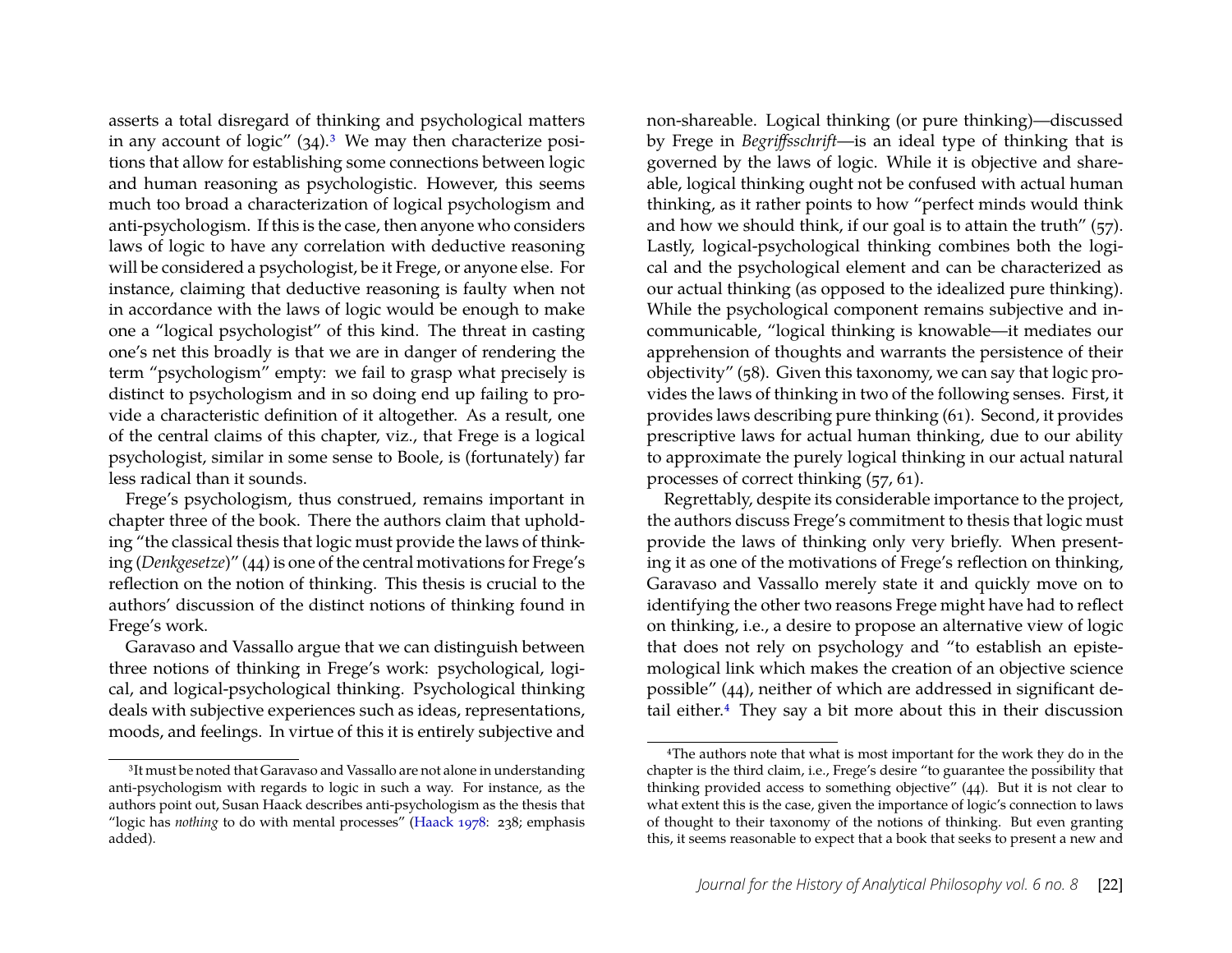of logical thinking, but there the authors explore in what sense can we say that logic gives us the laws of thought, rather than provide reasons to read Frege as committed to this thesis. This is problematic because it is not clear to what extent Frege held on to this thesis as his thought matured.

It is common in Frege scholarship to assume that Frege starts off with an understanding of logic as providing the laws of thinking (in some sense of the term). For instance, in *Begriffsschrift* Frege indeed calls the laws of logic "laws of thinking that transcend all particularities"  $(1879, \text{iv})$ .<sup>5</sup> But it is less clear to what extent Frege held on to this claim as his thought matured. For instance, as Øystein Linnebo (2003) has argued, Frege might have started off with a conception of logic similar to that of Kant, where logic is understood as a "science of the necessary laws of the understanding and reason in general" (Kant 1974, 15, quoted in Linnebo), but that he abandons this understanding of logic by the time of writing *Grundgesetze*.

More precisely, Linnebo argues that Frege's conception of logic can be considered Kantian in part due to his initial acceptance of the logic's being constitutive of human thought, i.e., that laws of logic are necessary for thinking to take place. This is especially prominent in *Grundlagen.* It is here that Frege famously remarks on the impossibility of thinking in the absence of the laws of logic: "we have only to try denying any one of them, and complete confusion ensues. Even to think at all seems no longer possible" (1884, 21; quoted in Linnebo). But Frege's assessment of this role of logic may have changed in *Grundgesetze,* where we find the *Grundlagen* claim reconsidered:

Stepping outside of logic one can say: our nature and external circumstances force us to judge, and when we judge we cannot dis-

card this law—of identity, for example—but have to acknowledge it if we do not want to lead our thinking into confusion and in the end abandon judgment altogether. I neither want to dispute nor endorse this option, but merely note that what we have here is not a logical conclusion. What is offered here is not a ground of being true but of our taking to be true. (Frege 1893, xvii)

Linnebo's interpretation of the passage is that Frege now considers the argument presented in *Grundlagen* as bearing only on our takings-to-be-true, which is "an empirical notion, which belongs to psychology and has nothing to do with objective truth" (Linnebo 2003, 246). What is more, Linnebo argues that by the time of writing *Grundgesetze* Frege moves even further from a Kantian conception of logic by rejecting the view that "a non-empirical study of the human mind is possible" (2003, 247). Linnebo notes that "if such study were possible, it would enable us to establish eternally valid principles about the nature of human thought. But this is exactly what Frege now denies" (2003, 247).

Linnebo identifies two reasons for this change in Frege's thought: (1) to guarantee the logicality of the axiom system he needed for his logicist project—"it is hard to see how *Basic Law* V can be said to be constitutive of thought. Unlike other logical axioms, *Basic Law* V doesn't seem to be the kind of truth which, if denied, would make all thought collapse into confusion"; (2) Frege's increasingly fervent anti-psychologism: "as Frege's antipsychologism hardened, I believe Frege became more and more uncomfortable with his appeal to human mind [even though this appeal was non-empirical] lingering at the heart of his philosophy" (2003, 249).

If Linnebo is correct in his reading of Frege, Garavaso and Vassallo need to do more work to establish that Frege was centrally interested in human thinking throughout his career. Importantly, if Frege indeed chose to abandon the claim that logic is constitutive of human thinking for the reasons that Linnebo identifies, it becomes harder to see why we should take him to be genuinely interested in *human* thinking throughout his career,

a considerably unorthodox reading of Frege as a philosopher interested in the mental process of thinking would dwell more on underlying motivations Frege might have had to be interested in thinking in the first place.

<sup>5</sup>While it is more common to translate "*Gesetze des Denkens*" as "laws of thought", I am here keeping consistent with Garavaso and Vassallo's translation of this as "laws of thinking".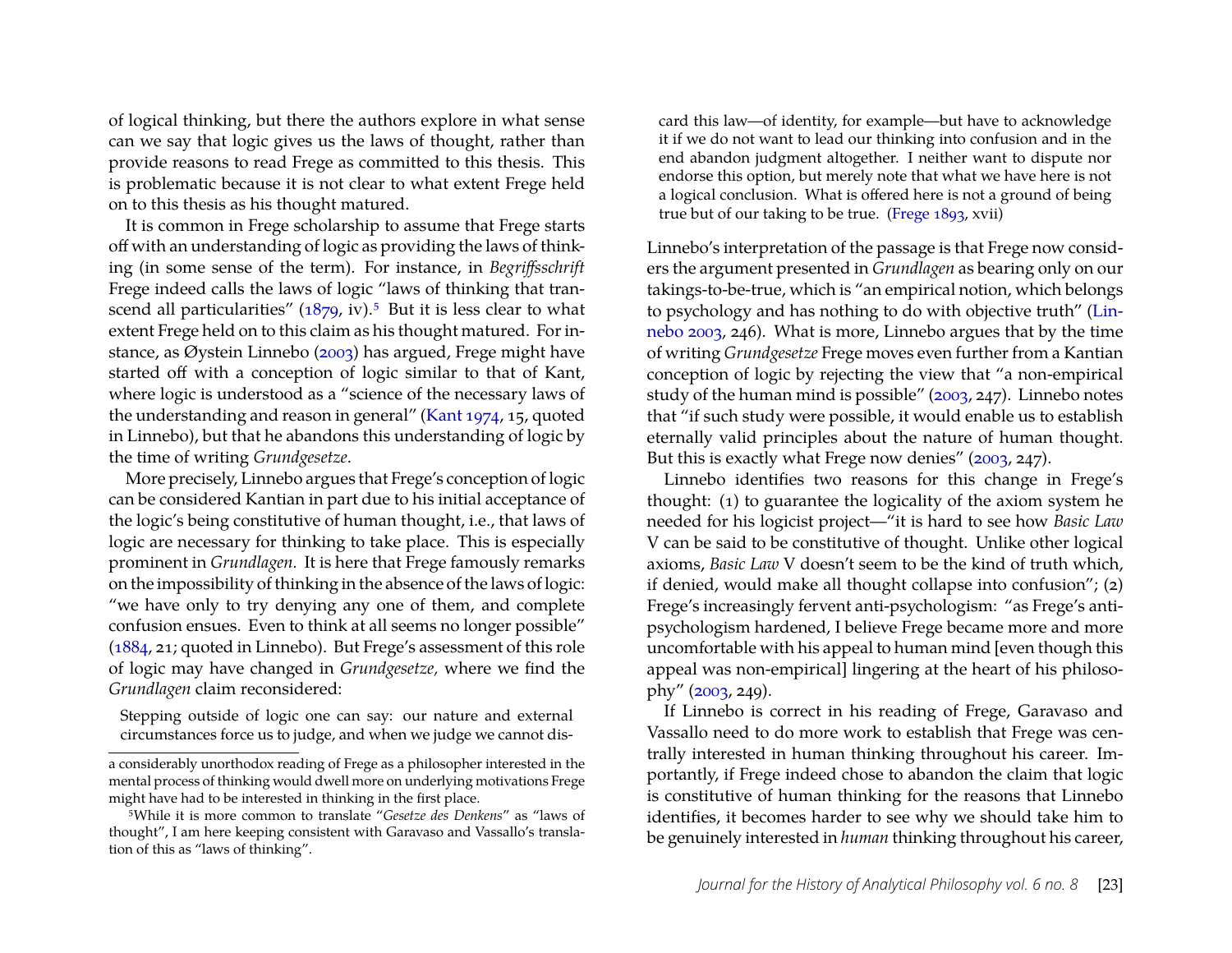as Garavaso and Vassallo claim. And if Linnebo is wrong, and Frege's views on the relationship of logic and the laws of thinking have not changed, Garavaso and Vassallo need to do more work to establish this.

The point here is not to assert Linnebo's or anyone else's interpretation of Frege's views. What I rather want to point out is that the claim that Frege was committed to the view that logic must provide the laws of thinking is more controversial and complicated than Garavaso and Vassallo treat it to be. In this respect, and given the relative importance of this claim to their project, it is truly a pity that they do not focus on the issue more. It would have made the authors' case much stronger if they had paid more attention to how Frege's views of the nature of logic and its relationship to the laws of thinking might have changed through his career and how Frege's views on the matter fit with those of his contemporaries, especially those influenced by the Kantian conception of logic.6 Throughout the book the authors take for granted the claim that Frege's views have generally not changed much through his career, which affords them the opportunity to read his early work such as *Begriffsschrift* (1879) alongside his later essays such as "Logic" (1897) and "Sources of Knowledge of Mathematics and Mathematical Sciences" (1924–25) and find robust continuity between them. This continuity should be argued for, not assumed, especially given that it is not uncontroversial.

An additional concern that relates directly to the issue discussed above is that Garavaso and Vassallo overall do not engage enough with contemporary Frege scholarship. Instead the book's main interlocutor is Michael Dummett. The authors note

that despite the many criticisms raised against Dummett's interpretation of Frege and their own deep disagreements with some core points of Dummett's interpretation of Frege, "his work still provides the best developed, encompassing, systematic, and articulated effort to reconstruct Frege's thought." For these reasons, they choose to make Dummett their main interlocutor "in contrast to other more recent and not yet influential scholars" (8). But even granting for the sake of argument that Dummett can be considered to have provided the most systematic and influential contemporary interpretation of Frege's thought, it is not clear that this justifies the focus on Dummett's interpretation of Frege rather than the more contemporary (if less systematic and influential) scholarly work on the central issues addressed in the book, such as that of Linnebo.

Despite these concerns, Garavaso and Vassallo's book is a valuable addition to Frege scholarship. While there is much more work to be done in this area of research, the authors provide a very interesting initial investigation of the relevance of thinking to Frege's philosophy and its epistemic significance. The book raises a host of original and worthwhile questions on issues spanning from Frege's views of psychologism and anti-psychologism to his treatment of natural language and how it relates to Frege's conception of thinking and thoughts. But perhaps most importantly, the book is commendable for introducing more nuance and complexity to our reading of Frege's work. By calling attention to the relevance of mental processes such as thinking to Frege's work, the authors add an important dimension to our understanding of both Frege's conception of logic, his antipsychologism, and the broader epistemic concerns he might have had.

> **Rasa Davidaviciute** University of St. Andrews rd88@st-andrews.ac.uk

<sup>6</sup>The authors do note in the introduction that Frege's views of logic and thinking were deeply influenced by the concerns of thinkers such as Lotze, Wundt, and Boole and that keeping in mind their work helps bring to light the similarity in Frege's treatment of thinking in his own discussion (8). However, aside from a brief comparison of Frege's views on logic to those of Boole, the authors do not engage in a historical analysis of any other views that might have influenced Frege's views of logic and thinking.